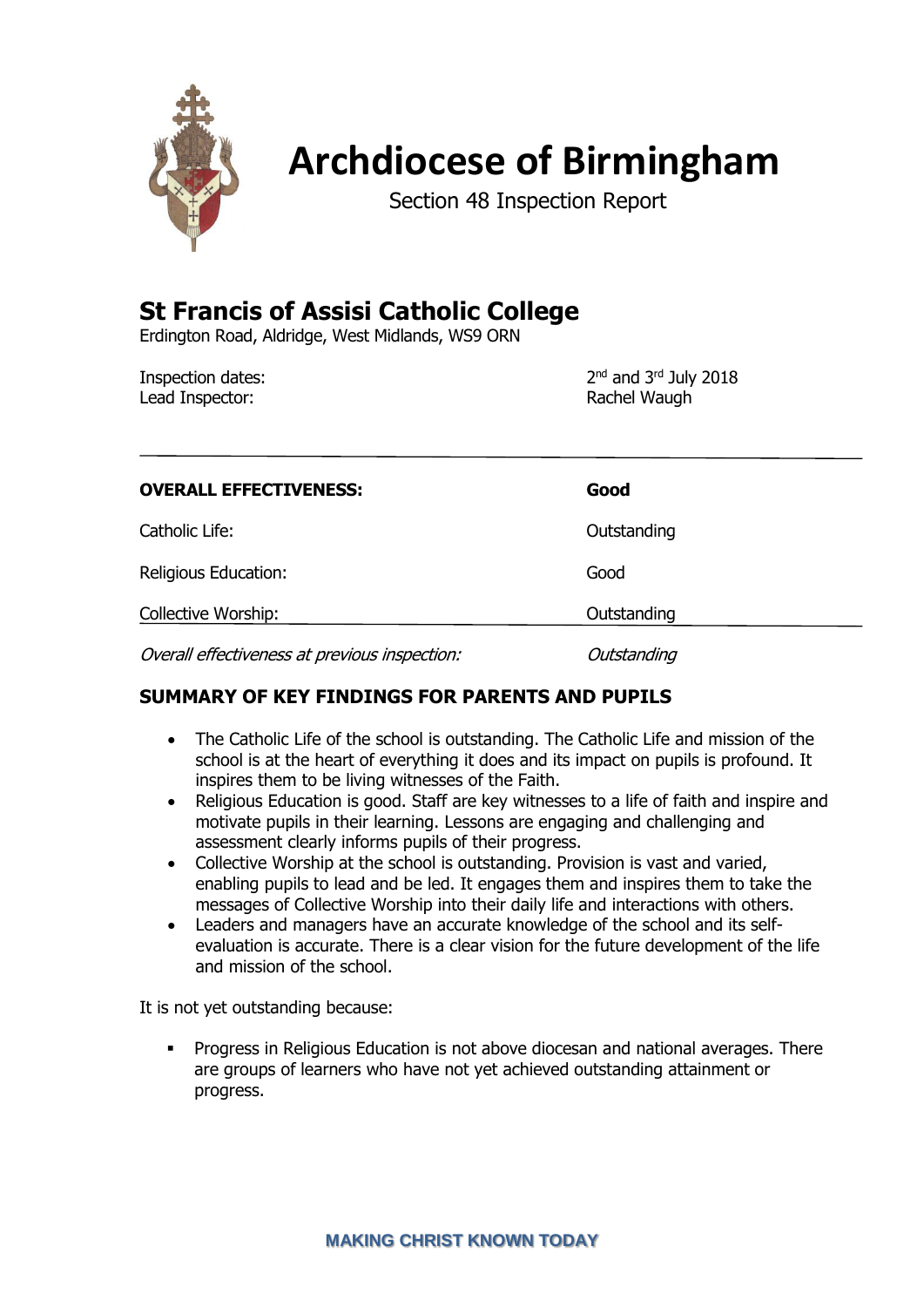# **FULL REPORT**

#### **What does the school need to do to improve further?**

- Finalise the review of its mission statement with all stakeholders and embed the core values of St Francis of Assisi in the life and practices of the school.
- Monitor and evaluate the outcomes of the new GCSE and A-level courses and use the findings to inform improvements to teaching and learning in key stages 3, 4 and 5.
- To develop the role of the newly appointed lay chaplain, to further enhance the liturgical and chaplaincy provision of the school.
- To ensure the centrality of Collective Worship in all Catholic Citizenship sessions, to ensure spiritual opportunities are not missed.

# **THE CATHOLIC LIFE OF THE SCHOOL**

| The quality of the Catholic Life of the school.                                                                   | <b>Outstanding</b> |
|-------------------------------------------------------------------------------------------------------------------|--------------------|
| The extent to which pupils contribute to and benefit from the Catholic<br>Life of the school.                     | Outstanding        |
| The quality of provision for the Catholic Life of the school.                                                     | Outstanding        |
| How well leaders and governors promote, monitor and evaluate the provision<br>of the Catholic Life of the school. | Good               |

# **The extent to which pupils contribute to and benefit from the Catholic Life of the school.**

# **The quality of provision for the Catholic Life of the school.**

- Pupils appreciate and value the Catholic Life of the school. They are proud to attend St Francis of Assisi. Pupils described the Catholic Life of the school as being, "weaved into the life of the school".
- Pupils actively participate in the evaluation of the Catholic Life of the school through wholeheartedly engaging in a wide range of opportunities, student voice and through leadership roles. These activities enable them to mould and change future development.
- **•** Pupils have a deep respect for themselves and others, which is evident in the behaviour and positive relationships around the school site and in public. Whilst pupils walked to St Mary and the Angel's parish for Mass, during the inspection, it was evident that pupils listen to each other and engage politely with members of the community and beyond.
- Pupils celebrate the opportunities to promote the school in the community, especially through Catholic social teaching. The Sixth Form, in particular, offers vibrant opportunities to engage at a local, national and international level.
- Pupils engage in a huge amount of work for charity organisations. They see this as living out the example of Christ and following in the footsteps of St Francis of Assisi to, "preach the Gospel at all times use words if necessary".
- **•** There is a culture of active participation in liturgy, retreats and pilgrimage experiences. Pilgrimage to Lourdes is a long-standing tradition at the school and a pinnacle of its Catholic Life. Pupils are enthusiastic about their involvement at parish and diocesan level. They speak highly of the synod they attended and their voice in the wider Church.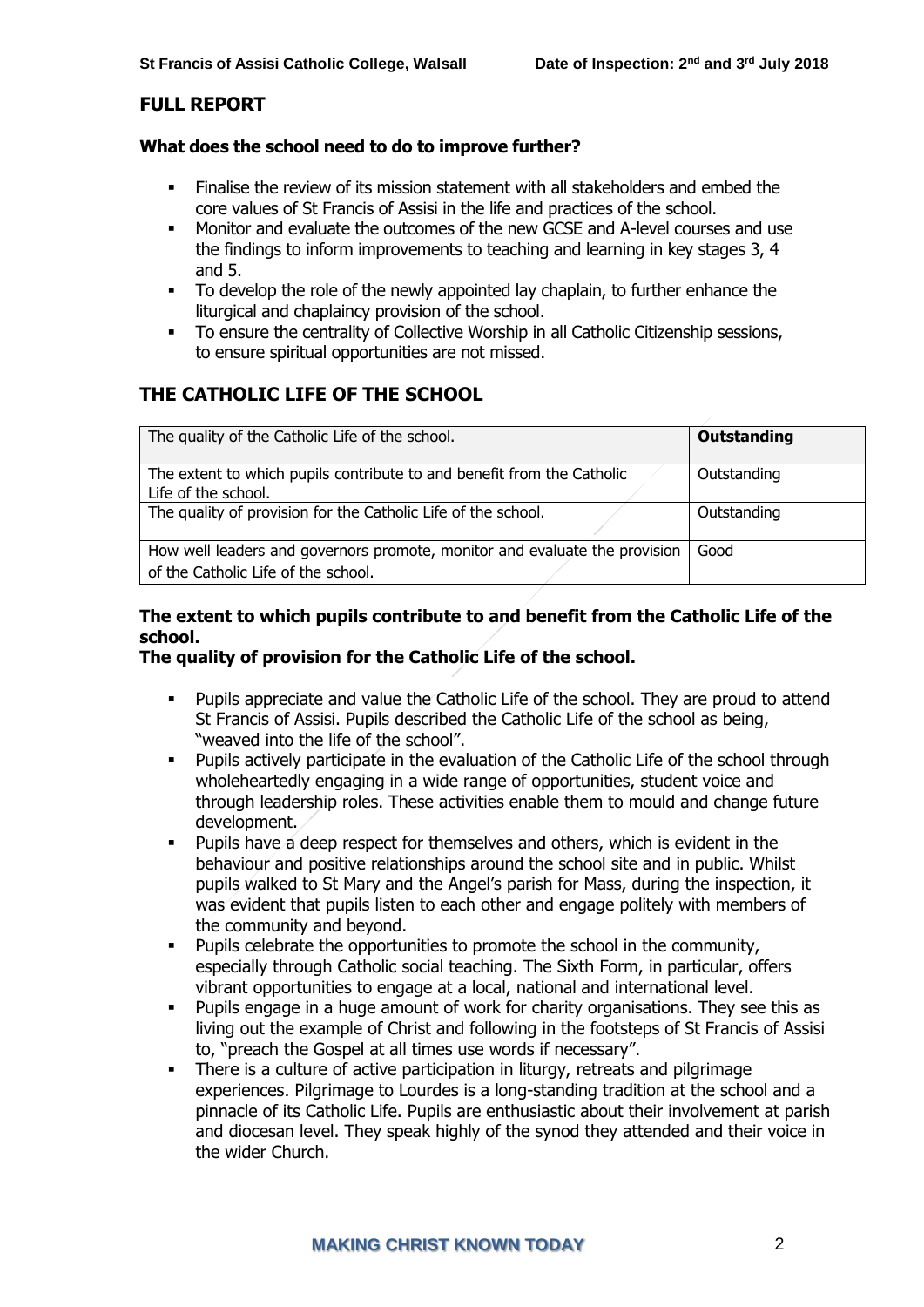- Catholic citizenship, taught at the school, helps pupils develop as a whole person. It enables them to have a Christian understanding of spiritual, moral and vocational learning.
- Pupils recognise and value the holistic education they are offered through the curriculum choices they have.
- Pupils understanding of vocation is seen in their service to others. A third of all current diocesan seminarians are past students of St Francis of Assisi. It is clear that the Catholic Life of St Francis of Assisi College leaves a lasting impression on its pupils.
- **•** The mission statement of the school is currently under review. However, the Catholic mission of the school is clear for all staff and pupils, as is the motto "only the best is good enough". The school encapsulates the essence of St Francis of Assisi in the smart appearance and the actions of the pupils to go out and spread the Gospel.
- Staff are committed to the beliefs and practices of the school. Under the new leadership there has been significant training about Catholic Life, mission and ethos in order to secure the Catholic mission of the school for all stakeholders. This has built on previous excellent practice.
- Staff naturally and willingly engage with the Catholic Life of the school. The site supervisor facilitates the work of the student liturgy group, who plan and lead retreats for the parish community. Staff prayer is led by a range of staff. During the inspection, the history teacher, leading staff prayer in briefing, seamlessly linked his passion for his curriculum area to the Catholic beliefs of the school. Staff willingly lead prayer and all engage with facilitating the prayer areas and rotas in their form groups. Many serve as Eucharistic ministers at the celebration of school Masses.
- All teaching and support staff embrace Catholic Life as the most important aspect and feature of the school, everything else revolves around it. This is evident in the structure of the whole school calendar of events.
- There are positive relationships throughout the school community, which are based on mutual respect. Pastoral care is of the highest quality. Consequently, pupils would appreciate even greater contact with their heads of achievement and learning (HALS) as they value this support so highly.
- Catholic values underpin PSHE and Citizenship. The programme is planned monitored and evaluated in light of the Catholic Life of the school.
- The school environment fully reflects its Catholic mission and includes student representations of Catholic beliefs and practices. The grotto, placed in the heart of the school, is not merely for display but is a central focus for liturgy and worship.
- Behaviour is based on mutual respect and forgiveness. This is seen in the rebranding of the Emmaus centre and the work connected to the Catholic Schools' Pupil Profile (CSPP), which is being embedded in the rewards and sanctions policy.
- Catholic social teaching is evident in, and between, the work of many department areas. The school is planning to formalise this teaching into schemes of learning.
- Moral and spiritual development is obvious in all aspects of school life. Provision for relationships and sex education is highly appropriate and embedded in the Religious Education, Science and Catholic Citizenship curriculum.
- The school benefits from a committed priest chaplain, who has been a longstanding member of the school community. In light of changes to the priest chaplain and the introduction of a part-time lay chaplain, chaplaincy opportunities should continue to develop.
- Care for the most vulnerable pupils is given the highest priority and is highly effective.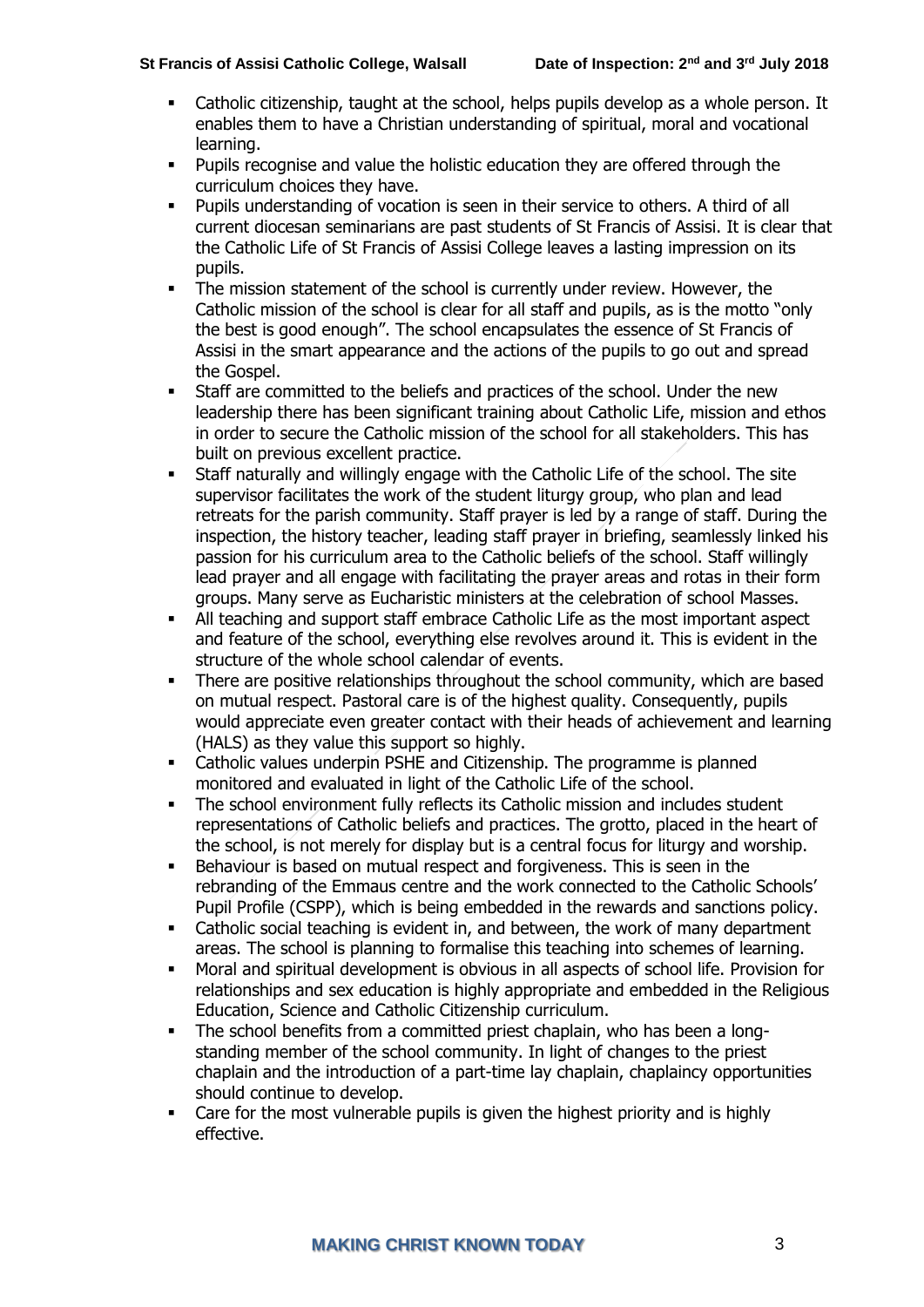The increase in the number of support staff, for the new academic year, demonstrates the commitment of leaders to the highest quality of pastoral care for pupils.

#### **How well leaders and governors promote, monitor and evaluate the provision of the Catholic Life of the school**.

- Governors are passionate about the Catholic mission of the school and are committed to improving pupils' school and adult life.
- Monitoring, analysing and evaluation of the Catholic Life of the school is clearly evident and effective. The newly appointed headteacher is committed to high standards of Catholic Life in the school and an ongoing cycle of improvement.
- The leadership of the school is deeply committed to the Catholic Life of the school and Catholic Life is given the highest priority. This is evident in succession planning and strategic development.
- **•** Frequent Catholic Life staff training sustains staff in their strong commitment to the mission of the school. To support this commitment, all staff have the promotion of Catholic Life as their first performance management target.
- The school is actively engaged with the diocesan academisation agenda and is seeking involvement in a systematic and timely fashion.
- Development planning for Catholic Life has become more focused since the previous inspection and responds to the findings of monitoring and evaluation.
- School leaders are creative in the way they promote the Catholic Life of the school. For example, the school has traditionally held a Red Day for those persecuted for their faith and Blue Day in preparation for the school pilgrimage to Lourdes.

# **RELIGIOUS EDUCATION**

| The quality of Religious Education.                                                                    | Good        |
|--------------------------------------------------------------------------------------------------------|-------------|
| How well pupils achieve and enjoy their learning in Religious Education.                               | Good        |
| The quality of teaching, learning and assessment in Religious Education.                               | Good        |
| How well leaders and governors promote, monitor and evaluate the provision<br>for Religious Education. | Outstanding |

#### **How well pupils achieve and enjoy their learning in Religious Education. The quality of teaching, learning and assessment in Religious Education.**

- Progress in Religious Education is good in comparison with other core departments in the school. Progress is in line with national averages, although slightly below diocesan averages for 2017. Attainment is in line with diocesan averages and has been sustained for three years, with a performance above averages in 2016.
- **•** The progress of specific groups of learners is currently a key area of focus, including pupil premium and male pupils.
- Strategies have been implemented to enhance the progress of different groups of learners. The school's focus on high attaining pupils in 2017 involved specific interventions that resulted in improved pupil performance. The impact of any interventions are regularly monitored and evaluated.
- At key stage 5 attainment and progress is in line with diocesan and national benchmarks, based on relatively low cohorts of learners. The department has identified higher attaining pupils as a key area for development.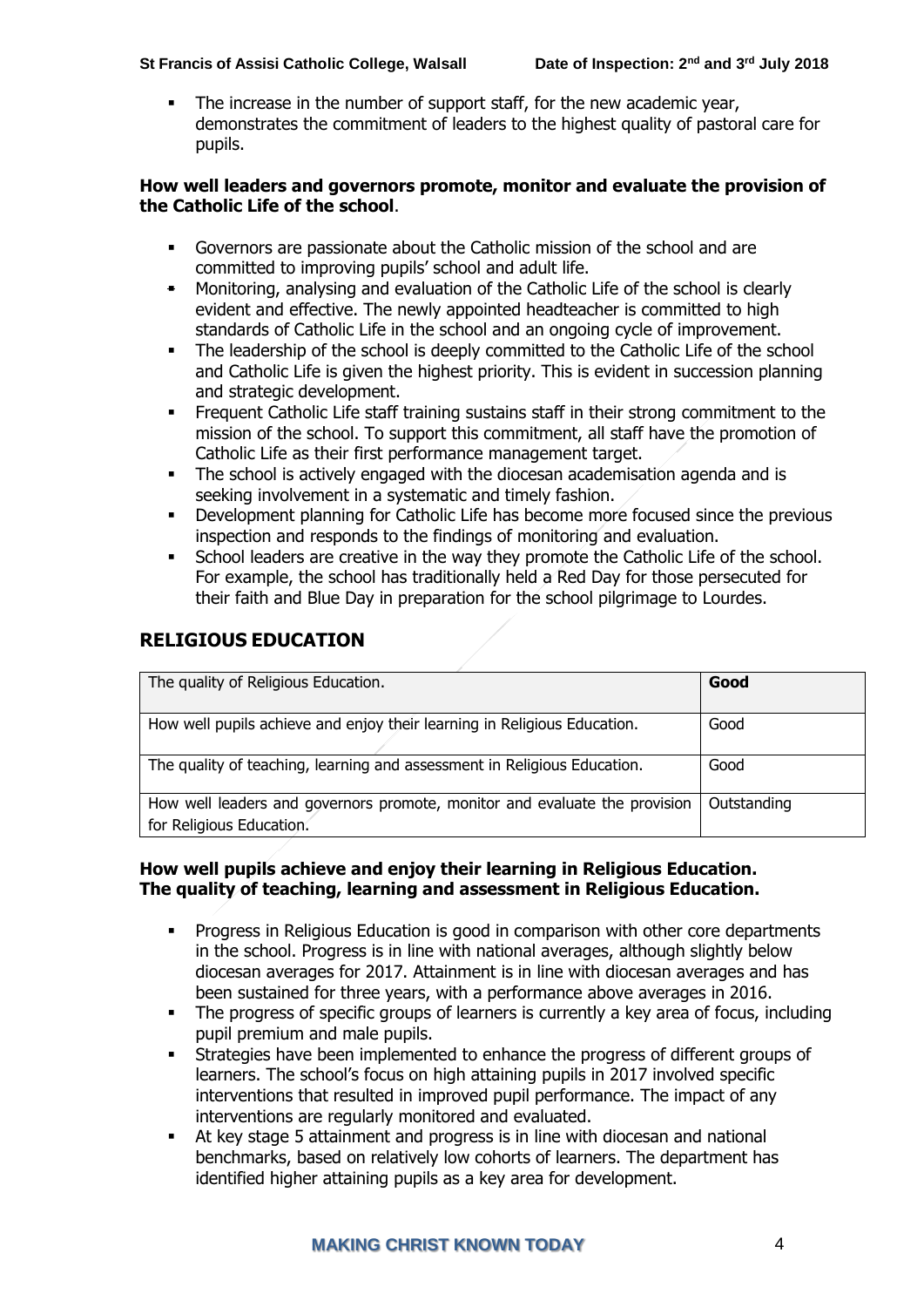- Religious literacy of pupils is high and the exceptional witness of staff inspires learners. Pupils are very aware of the demands of religious commitment in everyday life.
- Pupils think ethically and spiritually and relate their learning to scripture and contemporary society with ease. Every lesson is a prayerful experience and prayer is central to learning. Pupils describe the debate in Religious Education as giving them a "better outlook" on their purpose in the world.
- Additional adults are used highly effectively by teachers to support pupils' learning. As a result, attainment and progress of pupils with special educational needs and/or disabilities is comparable with other groups of learners.
- Pupils are actively engaged in learning and behaviour for learning is good. Independent and collaborative learning is entwined in the learning experience. For example, during the inspection, pupils were often set the task of gathering information from a range of sources inside and beyond the classroom and imparting their knowledge to others in the group.
- Pupils' interest and enthusiasm is evident in Religious Education lessons and most pupils enjoy their learning. Disruption in lessons is unusual.
- Pupils are very confident in sharing their faith and expressing their personal beliefs.
- Pupils value highly the commitment and dedication of the staff and their willingness to intervene in their learning, to support and improve their progress and attainment.
- As a result of teachers' good use of assessment for learning, pupils have a secure understanding of their own performance and what they need to do to improve further.
- **•** The quality of current work produced by pupils meets the demands of the new GCSE and there is appropriate religious vocabulary embedded in the learning.
- The development of teaching and learning at key stage 3 needs to be as rigorous as other key stages, so that pupils are best prepared for the new GCSE.
- A core, extension and mastery focus for learning in every lesson ensures that work is matched to pupils' abilities. This is consistent and embedded across all lessons.
- Teachers are skilled and confident. They adapt learning to the needs of the pupils but maintain high expectations for all.
- Teaching is mainly good, due to effective and appropriate planning.
- Pupils assess their own progress and achievements, this is especially developed at at key stage 4 and 5.
- **EXECTE 15 IDENE is well used and teaching styles engage learners. However, inspectors** observed a very small number of lessons where core learning was not reached quickly enough. The precise time management of lessons is vital as lessons are relatively short.
- Teachers' questioning ensures a deeper understanding of what is being taught in lessons.
- Teacher feedback to pupils is effective. In the best cases, it prompts a progressive response from pupils. Letters to pupils following assessment points and key stage 5 assessment books allow for formative assessment and, as a result, most pupils are involved in evaluating their achievements.
- **•** In all cases, assessment is focused on how pupils can progress. However, there is some inconsistency in the quality of pupil response to teacher comments.
- Teacher praise of pupils is readily used within Religious Education lessons. Consequently, engagement in lessons is good and pupils feel well supported and motivated to learn.
- Teachers make use of good quality resources in lessons. The department has worked collaboratively to ensure a high quality of provision, which meets all diocesan expectations and ensures a consistent but creative and engaging experience for pupils.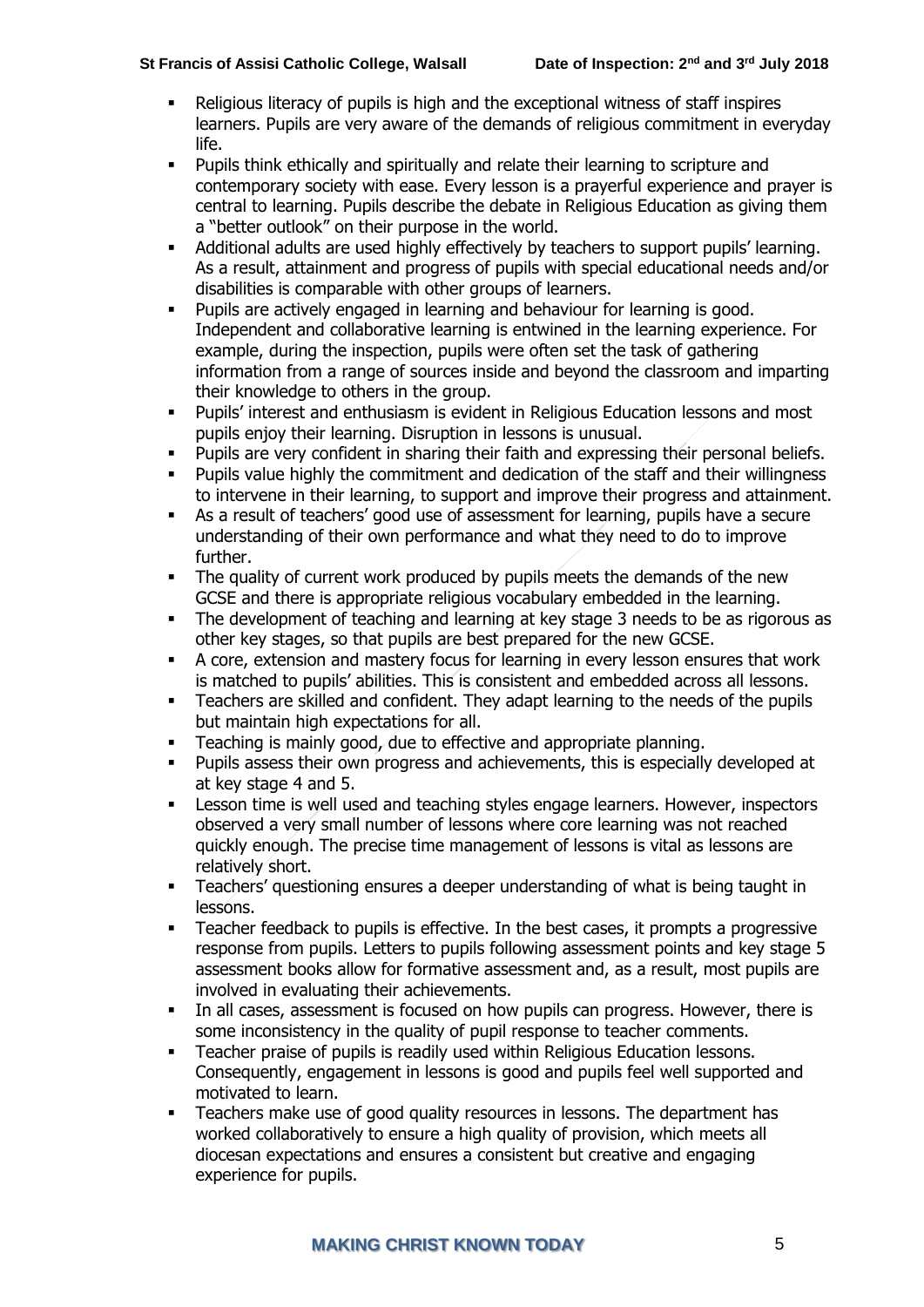- The number of students taking A-level Religious Studies has been lower over the last few years. However, the current Year 12 and future predictions demonstrate an increase in students continuing their academic studies in this area.
- Students greatly value the Catholic social teaching course in the Sixth Form. Students believe the unique design of the course enhances their learning and skill development and enables them to live out their vocation as members of St Francis of Assisi College. Pupils are challenged effectively to move out of their comfort zone and teenage world and to take up their place in society.

#### **How well leaders and governors promote, monitor and evaluate the provision for Religious Education.**

- Governors and leaders ensure that the required minimum curriculum time for Religious Education is provided. Course content complies with all diocesan expectations.
- **•** There is a planned programme of monitoring and evaluation in Religious Education including lesson observations, work scrutiny, line management by the headteacher and work with external partners. The considered findings from this self-evaluation becomes part of the Religious Education development plan.
- The evaluation of any monitoring has a clear impact on improving teaching and learning. For example, during a learning walk by external partners, it was identified that there should be greater scholarly input at A-level. As a result, a reading library was created and there is now greater scholarly content in lessons. In addition, teachers willingly give up their time to work with individual students to secure their understanding and application of their work.
- Governors are well informed about standards in Religious Education. The link director conducts learning walks across the department and acts as a critical friend. In addition, the head of department has reported back to governors regularly to showcase the work of the department and provide clear insight into current standards in attainment and practice.
- Religious Education receives parity with other subjects.
- The Religious Education department is wholeheartedly supported by the leadership and management of the school. The members of the department are self-reflective in all areas of practice.
- The curriculum leader inspires a clear vision for Religious Education, which is shared with the second in department and all department members. This ensures that teaching is at least consistently good.

# **COLLECTIVE WORSHIP**

| The quality of Collective Worship.                                                | <b>Outstanding</b> |
|-----------------------------------------------------------------------------------|--------------------|
| How well pupils respond to and participate in the school's Collective<br>Worship. | Outstanding        |
| The quality of Collective Worship provided by the school.                         | Outstanding        |
| How well leaders and governors promote, monitor and evaluate the provision        | Good               |
| for Collective Worship.                                                           |                    |

# **How well pupils respond to and participate in the school's Collective Worship.**

### **The quality of Collective Worship provided by the school.**

▪ Pupils demonstrate reverence and respect in all forms of Collective Worship.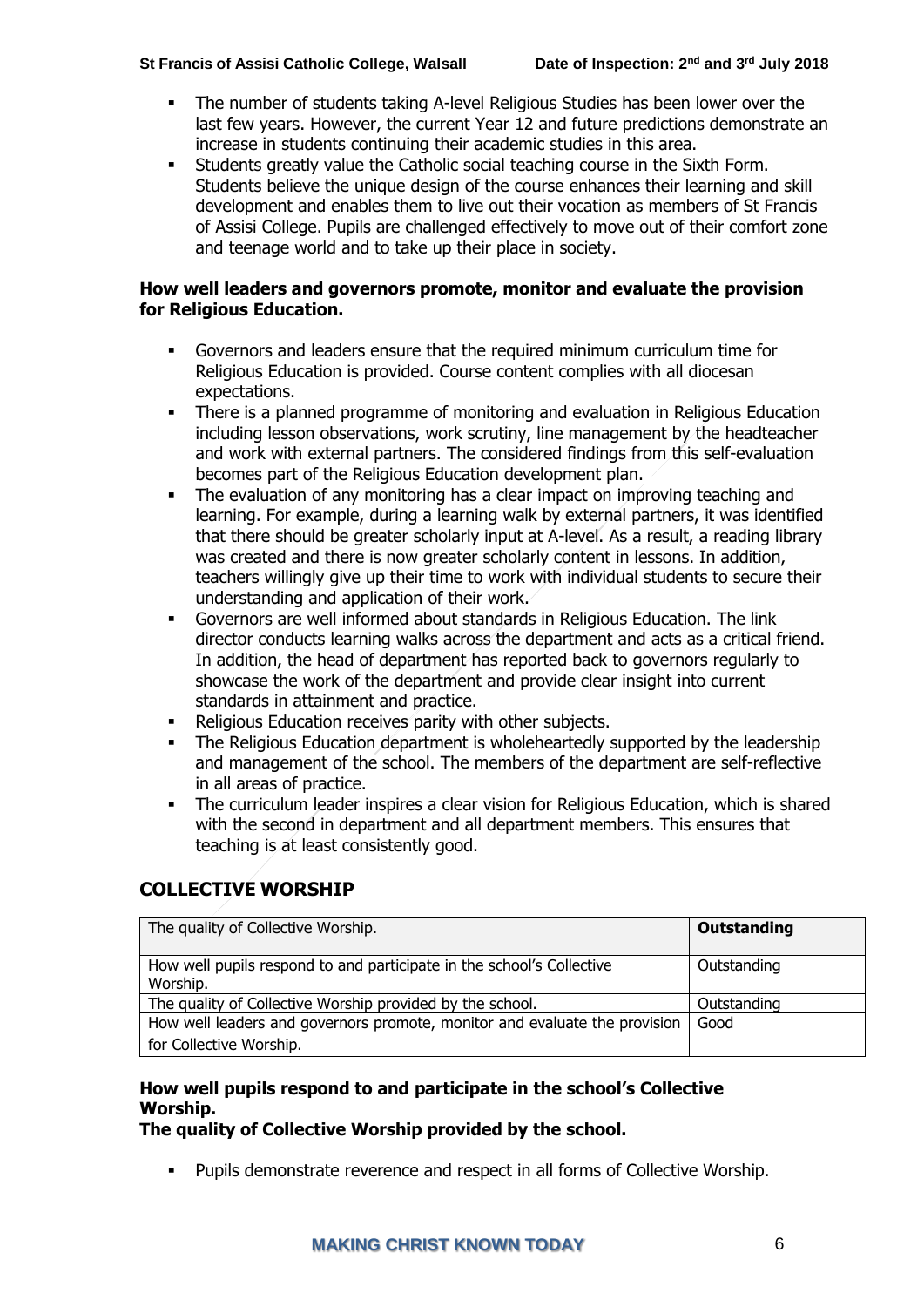- Pupils are keen to participate in worship and are at ease when praying together. This was evident in the sheer volume of response to collective prayer observed by the inspectors.
- The pupils' participation in weekly Mass, at the parish church with parishioners, is a powerful witness to the impact of Collective Worship on all those attending.
- Pupils regularly prepare and lead Collective Worship. For example, the liturgy group plan a retreat for local parishioners. This is clearly an embedded practice, which the pupils carry out in a creative and resourceful manner. In addition, pupils readily lead assemblies and prayer, taking ownership of prayer rotas.
- **•** There are extensive opportunities for pupils to write meaningful prayers, which influence the community and beyond. For example, the Sixth Form Catholic social teaching course provides prayer for the entire school in Catholic Citizenship. Several prayers have also been used by agencies outside the school. For example, Cafod have posted pupil prayers on their website.
- There is a variety of traditional and contemporary prayer embedded into Collective Worship, including praying the rosary at the grotto, exposition of the Blessed Sacrament, Lent Stations of the Cross and contemporary liturgical music.
- Pupils have a range of opportunities to engage with the world wide Catholic community by engaging in activities including Aid to the Church in Need and the 50th World Day of Peace.
- In response to the Grenfell tragedy, pupils were moved to create prayers for St Francis of Assisi Primary School in Notting Hill, to demonstrate their support for that community.
- Moments of prayer take place throughout the day. During the inspection, the reciting of the Nicene Creed in a Religious Education lesson became a moment of prayer, through the skilful insight of the teacher.
- Assemblies engage all through the clarity of their message, they promote interest and are relevant to pupils' lives. For example, pupils created Christmas baubles after reflecting on the Christmas story presented in Collective Worship. This helped them to send the true message of Christmas back into the homes of all pupils.
- Pupils greatly value the significant contribution of the school's music ministry to Collective Worship. Pupils are routinely asked to contribute to the liturgical music in the school.
- Collective Worship inspires pupils to be beacons of faith in contemporary society.
- There is a rich tapestry of Collective Worship opportunities at the school. These include prayer in Catholic Citizenship, pupil prepared and led assemblies, prayerful moments embedded throughout the school day, weekly Mass in the parish church and school, Mass on numerous occasions throughout the year for all pupils, Rosary during October, Exposition of the Blessed Sacrament for all pupils, retreat experiences for all pupils and themed days focused on the life and mission of the Church. The celebration of the feast day of St Francis of Assisi is seen as the highpoint of the school's year.
- Collective Worship is central to the life of the school and is embedded at the heart of all celebrations. All staff identify prayer, Mass and Collective Worship as central to the life of St Francis of Assisi College.
- Collective Worship has a clear purpose and its message is clear. It is firmly rooted in the teaching of Christ, the example of St Francis of Assisi and contemporary society.
- Collective Worship is highly engaging. Pupils value its significance in their lives and faith. It is embedded as an essential part of the daily life and mission of St Francis of Assisi College.
- Relevant staff have a very good understanding of the liturgical year and seasons. This was seen by inspectors when the history teacher led prayer and the site supervisor led the liturgy group.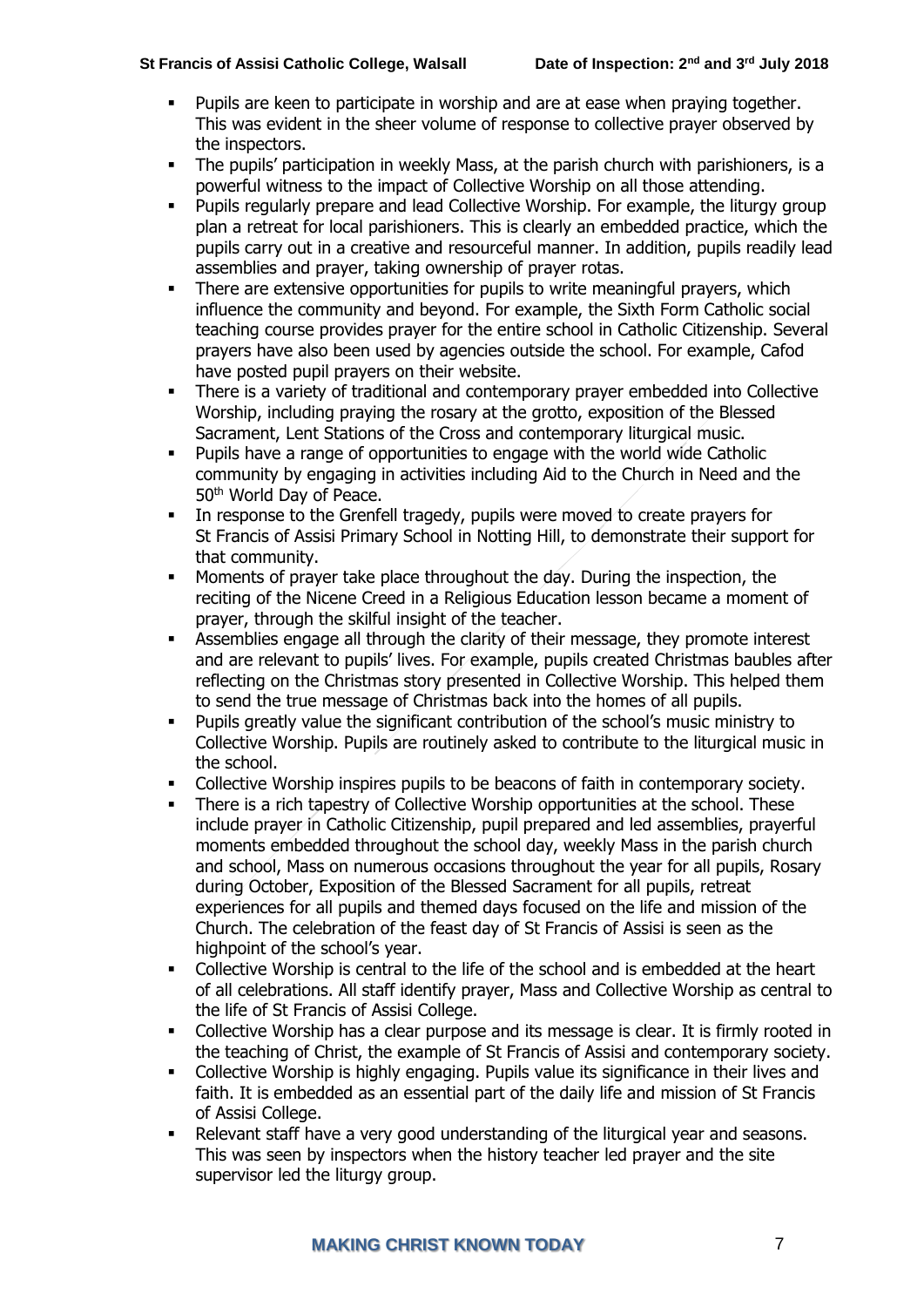- Whilst Catholic Citizenship provides opportunity for Collective Worship, it should be reviewed regularly to ensure all learning is related to Catholic teaching and all staff can fully include worship during this time.
- Pupils demonstrate the skills and capacity to plan and lead Collective Worship. The introduction of a lay chaplain will hopefully support pupil leadership of Collective Worship even further.

#### **How well leaders and governors promote, monitor and evaluate the provision for Collective Worship.**

- Leaders and managers are visible leaders of Collective Worship and they naturally see this role as part of their vocation.
- Senior leaders are present at all Collective Worship and are therefore very able to monitor, evaluate and influence further development. Middle leaders also have a role in monitoring and evaluating.
- **•** The priest Chaplain is highly supportive and influential in Collective Worship. He has had a long and lasting positive effect on the pupils of St Francis of Assisi.
- Leaders plan Collective Worship so that it has a contemporary context and is accessible to pupils. The Mass for the feast of St Francis spoke directly to the pupils on their faith journey.
- Staff enable pupils to readily engage in planning and leading Collective Worship. For example, the Catholic Social teaching group planned a Remembrance Day service shared by the entire community.
- The school is keen, however, to develop pupil led Collective Worship even further. Training for staff, about supporting pupils to plan and lead a variety of Collective Worship, has been identified as the next step in improvement.
- The planned development of the school's annual calendar will enable more holistic and systematic monitoring and evaluation of Collective Worship. This will include all stakeholders and promote a more consistent approach.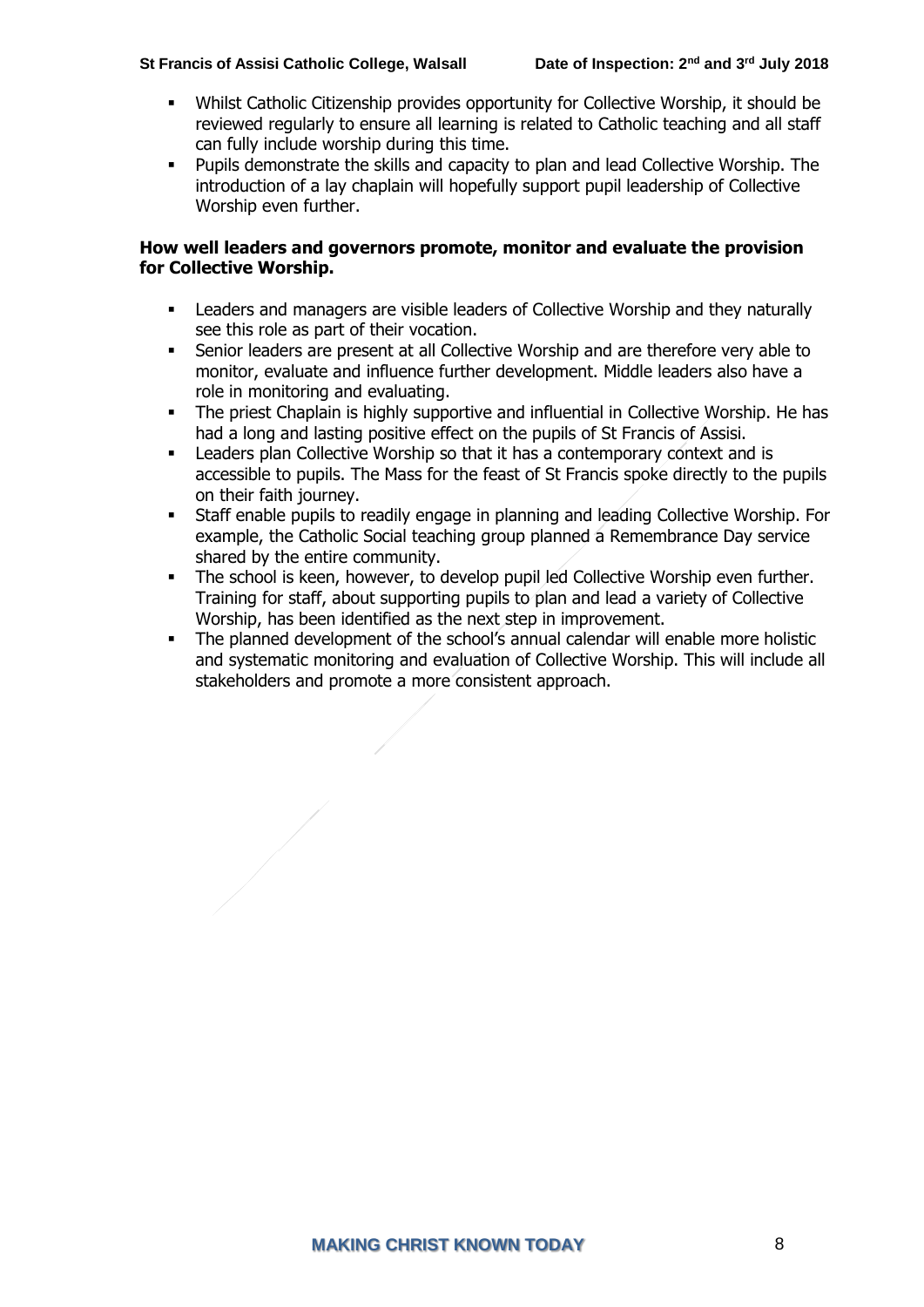# **SCHOOL DETAILS**

| Unique reference number                                                                  | 104255                     |  |
|------------------------------------------------------------------------------------------|----------------------------|--|
| Local authority                                                                          | Walsall                    |  |
| This inspection was carried out under canon 806 of Canon Law and under Section 48 of the |                            |  |
| 2005 Education Act.                                                                      |                            |  |
| Type of school                                                                           | Secondary                  |  |
| School category                                                                          | <b>Voluntary Aided</b>     |  |
| Age range                                                                                | $11 - 18$                  |  |
| Gender of pupils                                                                         | Mixed                      |  |
| Number of pupils on roll                                                                 | 1048                       |  |
| Appropriate authority                                                                    | The governing body         |  |
| Chair                                                                                    | Duncan Whitehouse (Acting) |  |
| Headteacher                                                                              | Ms Pauline Hanrahan        |  |
| Telephone number                                                                         | 01922740300                |  |
| Website address                                                                          | Stfrancis.cc               |  |
| Email address                                                                            | postbox@stfrancis.cc       |  |
| Date of previous inspection                                                              | May 2013                   |  |